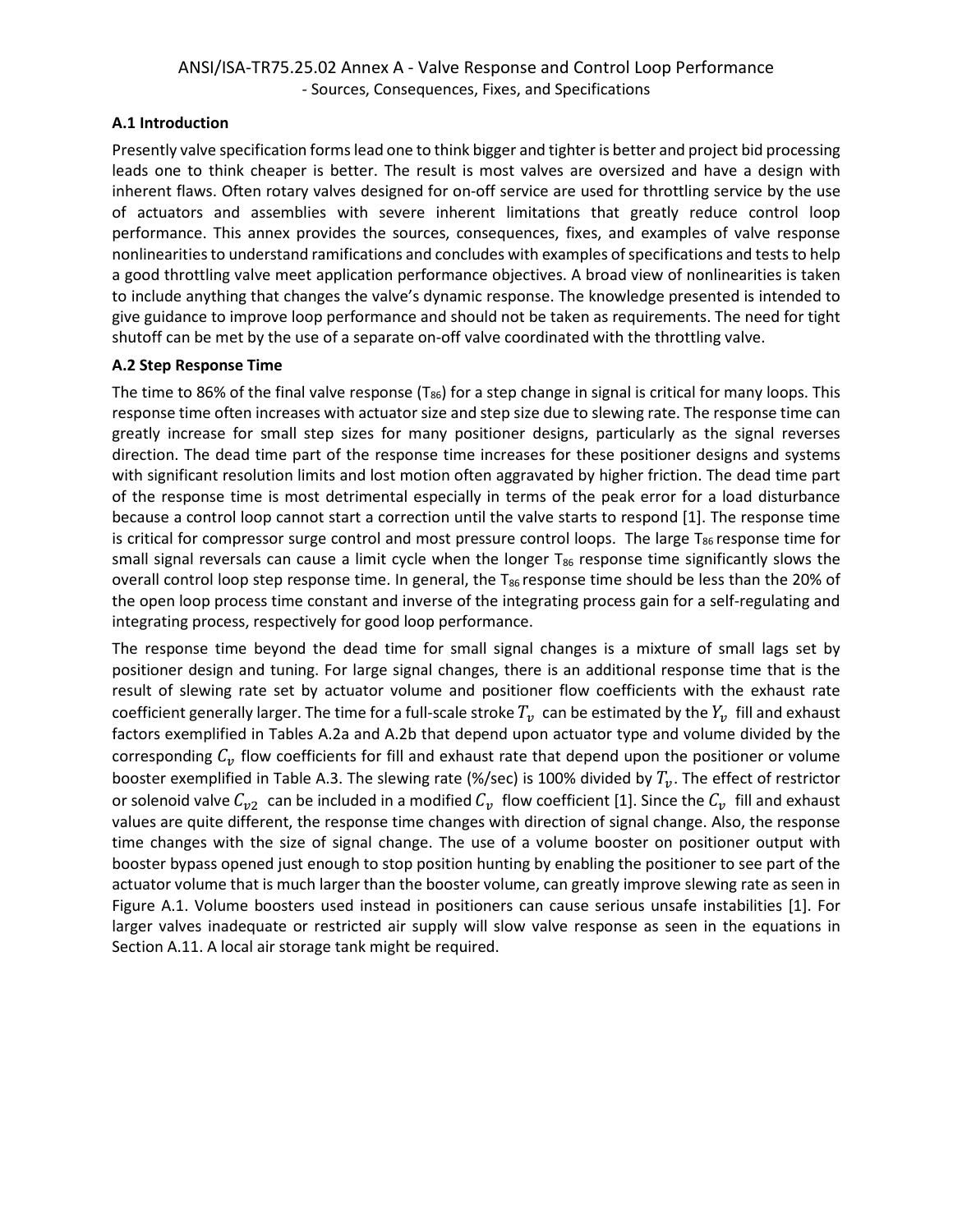

**Figure A.1 – Volume booster on positioner output for diaphragm actuator**

#### **A.3 Dead time**

The valve response dead time for a step change in signal is a combination of a pre-stroke dead time due to actuator volume and fill and exhaust rates and the dead time that dramatically increases for small signal changes and particularly reversals due positioner sensitivity limits. The pre-stroke dead time can be estimated by the  $X_n$  fill and exhaust factors exemplified in Tables A.2a and A.2b that depend upon actuator type and volume divided by the corresponding  $C_v$  flow coefficients exemplified in Table A.3 for fill and exhaust rate modified as necessary by restrictors or solenoid valves [1]. Higher friction forces will require a larger change in actuator pressure to reversion direction, and thus more dead time. In general, the valve dead time should be less than 10% of the total loop dead time for good loop performance.

The valve response dead time for a ramping signal, which is a characteristic behavior for most control loops due to integral action in respective loop and related loops and the valve response time particularly the slewing rate for large signal changes and large valves, there is an additional dead time in feedback control. The additional deadtime can be estimated as the resolution limit or lost motion dead band divided by the ramp rate [1]. This additional dead time is significant for many types of piston actuators and can be enormous for valves with large amounts of packing and seal or seat friction and lost motion from play in linkages and connections (backlash) and from shaft windup. The dead time is usually greatest near the closed position particularly for valves designed for lower leakage due to higher internal valve friction. A "flow-to-close" globe valve can also delay opening and create instabilities near the closed position due to bath tub drain effect.

The pre-stroke deadtime can be minimized by volume booster with slightly open bypass valve on positioner output and the size of pneumatic tubing, solenoids, and actuator connections increased. The dead time from resolution limits can be minimized by diaphragm actuators with sensitive positioners. low friction packing, and "flow-to-open" globe valve. The dead time from backlash can be minimized by sliding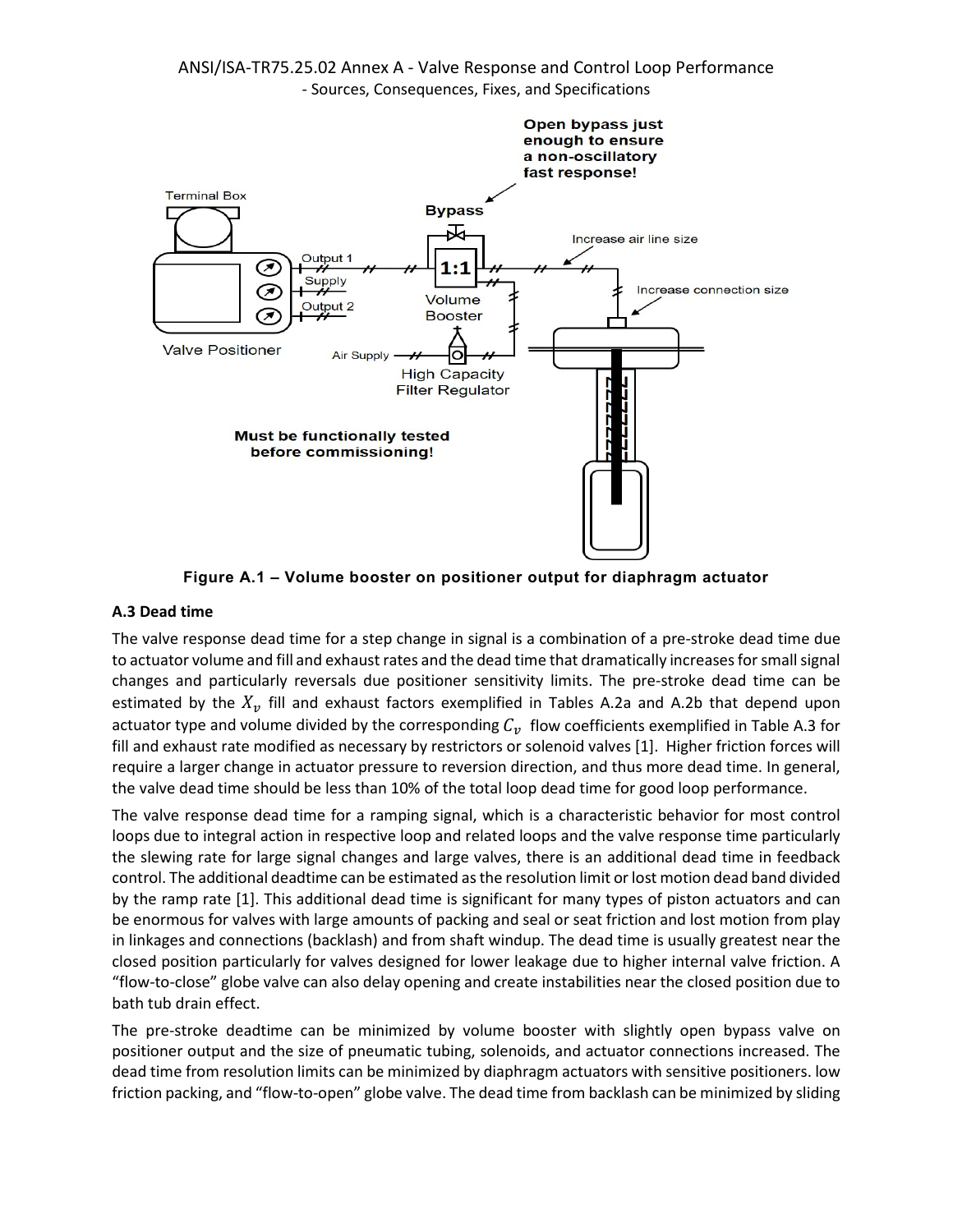stem globe valve or rotary valves with splined actuator shaft to stem connections and stem integrally cast with closure member (e.g., ball or disk) [1]. The dead time from shaft windup can generally be reduced by increasing shaft diameter. An increase in actuator size to provide 150% of required maximum force reduces the dead time from resolution and lost motion but slightly increases pre-stroke deadtime.

### **A.4 Resolution**

The stair step response is often the result of piston actuator seal friction, stem packing friction, and seat or seal friction. Movement does not start until the force exceeds the static friction. The movement jumps and does not stop because the sliding friction is less than the static friction. This leads to a stair step response. Piston actuator rack and pinion connections have a resolution set by the gear teeth. The hole pattern of a "drilled hole valve cage" can cause resolution issues. A resolution limit causes a limit cycle if there is one or more integrators anywhere (e.g., PID, positioner, process) [1,4,5]. The limit cycle amplitude for a self-regulating process is the open loop gain multiplied by the resolution limit. The open loop gain is the product of the valve travel gain, valve flow gain, process gain, and measurement gain. Steep installed flow characteristics, oversized valves, and sensitive processes such as pH, and narrow measurement spans can result in extremely large amplitudes [1].

The limit cycle amplitude  $(A_o)$  from a resolution limit is independent of controller tuning and is simply the resolution limit ( $R_v$ ) multiplied by the open loop gain ( $K_o$ ) for a self-regulating process [2]:

$$
A_o = R_v * K_o
$$

The limit cycle period ( $T_o$ ) from a resolution limit increases as the PID reset time ( $T_i$ ) increases and the PID gain  $(K_c)$  decreases for self-regulating processes [2]:

$$
T_o = 4 * T_i * \{ Max[2, 1/(K_o * K_c)] - 1 \}
$$

Diaphragm actuators, new packing designs that use modern synthetic products are available for most valves and provide low friction at temperatures once requiring graphite and seat or seal designs that minimize contact particularly after closure member starts to open can greatly improve resolution. The use of external-reset feedback where the actual valve position is used as in input to the PID filter that provides the positive feedback implementation of integral action as detailed in Reference 1 and the ANSI/ISA TR5.9 can stop a limit cycle from resolution on a self-regulating process if the readback is timely and precise [4,5]. The use of integral dead band can stop a limit cycle on a self-regulating process if the integral dead band setting is larger than resolution limit.

#### **A.5 Lost Motion**

The lack of any response upon signal reversal resulting in dead band where the difference between signal and position is not recovered is termed lost motion. Lost motion can be estimated from the total dead band for a signal reversal minus the resolution. Major sources of lost motion are friction, backlash and shaft windup. Lost motion from friction is proportional to friction forces and inversely proportional to I/P and position gain. Backlash is often due to play in linkages seen in piston link-arm and scotch yoke actuators and in pinned or keylock shaft to stem and stem to ball or disc connection for rotary valves. Shaft windup occurs when shaft twists before it moves and increases with friction in packing and seat or seal [4,5]. A reversal in signal requires a reversal in twist causing lost motion. Backlash and shaft windup cause a limit cycle if there are two or more integrators anywhere (e.g., PID, positioner, process). This consequence was first documented by Shinskey for an integrating process and a PID controller in Reference 3 and was extrapolated in Reference 1 with test results shown in Reference 5. The limit cycle amplitude depends upon tuning unless external-reset feedback is turned on [1][3].

The limit cycle amplitude ( $A_o$ ) from backlash deadband ( $DB_v$ ) is inversely proportional to PID gain [3]:

$$
A_o = DB_v/K_c
$$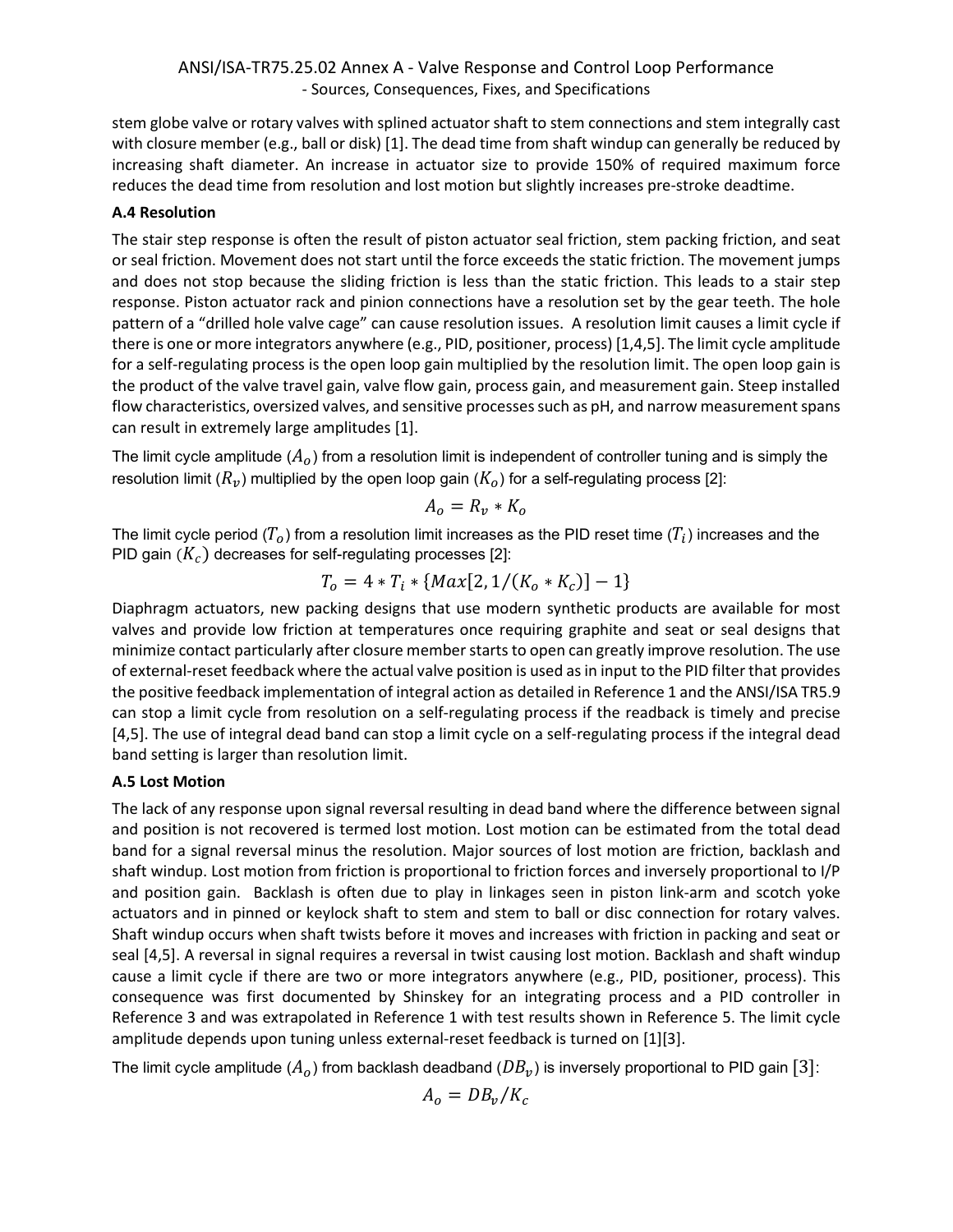The limit cycle period  $(T<sub>o</sub>)$  from deadband increases as the reset time  $(T<sub>i</sub>)$  increases and the PID gain decreases as exemplified by the following equation for integrating processes [3]:

$$
T_o = 5 * T_i * [1 + (2/K_c^{0.5})]
$$

Diaphragm actuators, direct splined shaft to stem connections, large stem diameters, and stems integrally cast with ball or disk can greatly minimize backlash in rotary valves. The use of external-reset feedback can reduce the limit cycle amplitude in an integrating process. For backlash and other sources of lost motion, you can step the PID output when it changes direction and is exceeding a designated noise band. The step would be the backlash dead band. The noise band setting is critical to prevent unnecessary movement of the valve, which can cause excessive wear and upset other loops.

### **A.6 Hysteretic Error**

Hysteretic error is the width of the bowing of the curve in the plot of position versus signal for an increasing and decreasing signal over the travel range. It does not include any dead band and is thus independent of resolution and lost motion. The hysteretic error is generally quite small compared to dead band [1]. A common source is the flexure of an actuator diaphragm and spring. The travel gain would be slightly higher for high valve positions for an increasing signal and low valve positions for a decreasing signal.

Hysteretic error can be minimized by higher pressure diaphragm actuators and piston actuatorsthat result in a dynamically stiffer system. Gain scheduling could potentially help but is not justifiable because there are other much larger nonlinearities and uncertainties.

## **A.7 Travel Gain**

Travel gain is the final change in percent position for a step change in percent signal and is thus dimensionless. If the positioner has a characterization of the input signal, then the output of the characterizer is used as the input signal. Travel gain is particularly affected by resolution and lost motion for small signal changes. The use of integral action in the positioner may improve travel gain but the ability to help the PID reject fast load disturbances is reduced from the need to set an integral dead band to reduce limit cycles from resolution and to decrease the positioner gain. The positioner can be thought of as a secondary loop where fast immediate response to demands of primary loop is most important with offsets in primary loop from offsets in secondary loop are eliminated by feedback control correction of positioner signal [1].

Travel gain is best improved by making the valve more precise (better resolution and less lost motion).

# **A.8 Flow Gain**

Flow gain is the final change in flow in engineering units divided by the step change in percent signal. It is affected by travel gain and installed flow characteristic. The result is often a severe nonlinearity especially for small signal changes due to travel gain nonlinearity and for a low valve pressure drop to system pressure drop ratio due to installed flow characteristic nonlinearity [1].

The flow gain nonlinearity can be reduced by a more precise valve (less resolution and less lost motion), minimal excess capacity, and a more linear installed flow characteristic. Given a precise and properly sized valve and a well-known and fixed installed flow characteristic, signal characterization can greatly reduce the flow gain nonlinearity. The PID gain can then generally be increased since it is no longer set to deal with the steepest slope (highest gain) of the installed flow characteristic. The higher PID gain can decrease the dead time from resolution and lost motion by increasing the rate of change of the PID output signal. The increase in the change in signal on the flatter portions of the installed flow characteristic also helps to reduce the dead time from resolution and lost motion. Furthermore, the identification of process gain depends less on step size due to less local changes in flow gain making tuning more accurate [1].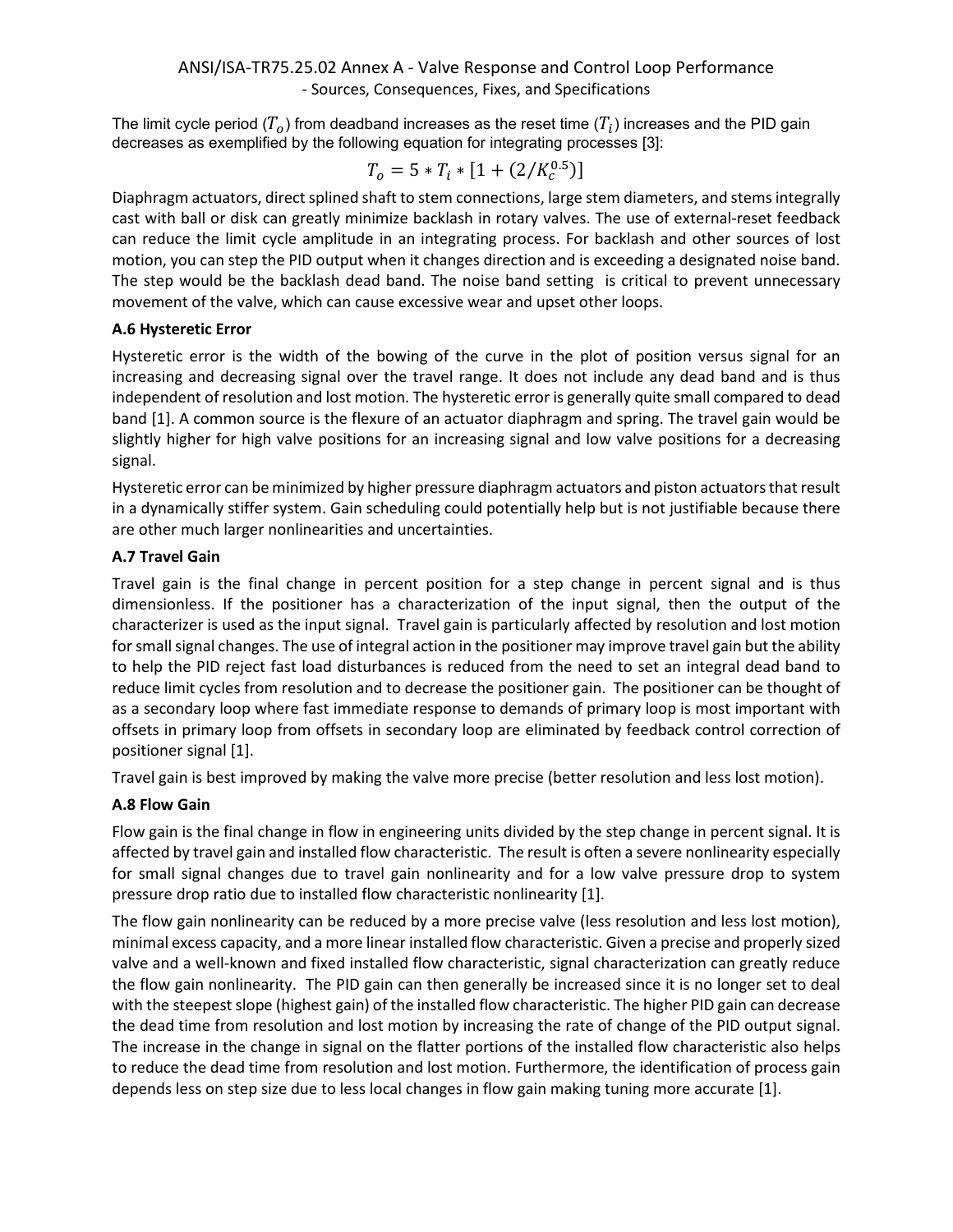#### **A.9 Installed Flow Characteristic**

For installations with a low valve pressure drop to system pressure drop ratio (e.g., < 0.1), inherent flow characteristics are severely distorted. Quick opening flow characteristics become so steep, maximum flow is nearly reached below 20% valve position. Linear flow characteristics distort to quick opening characteristics. Equal percentage flow characteristics become very flat until the valve position exceeds 20%. The result is a severe nonlinearity and severe loss of installed rangeability [1].

As noted in flow gain, a signal characterizer can greatly improve loop performance if the installed flow characteristic is well known and fixed and the valve is precise and not oversized. Note that a characterizer does not change impact of some travel nonlinearities, such as resolution on limit cycle amplitude.

### **A.10 Installed Rangeability Based on Controllability**

The inherent rangeability is often stated as the maximum  $C_v$  divided by the minimum  $C_v$  at low positions that causes inherent flow characteristic to exceed an allowable deviation from theoretical characteristic. A more useful term is the installed rangeability that is maximum controllable flow divided by the minimum controllable flow. The minimum controllable flow is the resolution plus lost motion dead band that is the corresponding flow on the installed flow characteristic near the closed position [1]. For example, if the resolution plus lost motion dead band is 0.4%, the minimum controllable flow would be the flow from the installed flow characteristic at 0.4% valve position. The resulting installed rangeability raises awareness as to the consequences of trying to make valves bigger, cheaper, and tighter and appear to use less energy. Rangeability is greatly improved in valves that are more precise and optimally sized with the valve to system pressure drop ratio greater than 0.25 for an equal percentage inherent flow characteristic and a valve to system pressure drop ratio greater than 0.5 for a linear inherent flow characteristic.

#### **A.11 Specifications**

Allowable error (e.g., maximum permissible deviation from setpoint) for minimum, normal and maximum flows is set by the nature of the process to address process efficiency, capacity, quality, and safety requirements. The limit cycle amplitude and peak error based on loop dynamics and tuning that includes valve response to meet the allowable error, can be used as the goals for the various nonlinearities. Test step sizes can be approximated from these goals and signal starting points based on minimum, normal and maximum flows. Closure member position may not move for several percent changes in stem position in tight shutoff rotary valves when the stem is not integrally cast with stem. These valves need sensitive low noise flow measurements in field and travel gages on closure member in shop for tests to identify resolution and backlash. Large step sizes and starting points can be approximated based on fastest and largest disturbance and allowable peak errors. Note that fast ramp rates of valve test signal may not reveal resolution. ANSI.ISA-S75.25.01 defines the test to identify resolution.

The peak error ( $E_x$ ) for a step load disturbance denoted as the open loop error ( $E_o$ ), which is the error if the controller is in manual, can be estimated from the PID tuning settings, open loop gain  $(K<sub>o</sub>)$ , the total loop dead time ( $\theta_o$ ), PID execution rate ( $\Delta t_x$ ), and signal filter time ( $\tau_f$ ), by the following equation:

$$
E_x = \frac{1.25}{K_c * K_o * \left(1.0 + \frac{0.5 * \theta_o}{(T_i + \Delta t_x + \tau_f)}\right) + 1.0} * E_o
$$

The worst-case maximum deviation from setpoint could be approximated as the summation of the limit cycle amplitudes plus the peak error for the largest load disturbance. The loop dynamics with a perfectly linear and instantaneous responding valve, but with the most aggressive PID tuning based on process linearity and dynamics including measurement lags and delays and largest flow gain is first used to estimate peak error. Reasonable amounts of resolution and lost motion are then used to estimate limit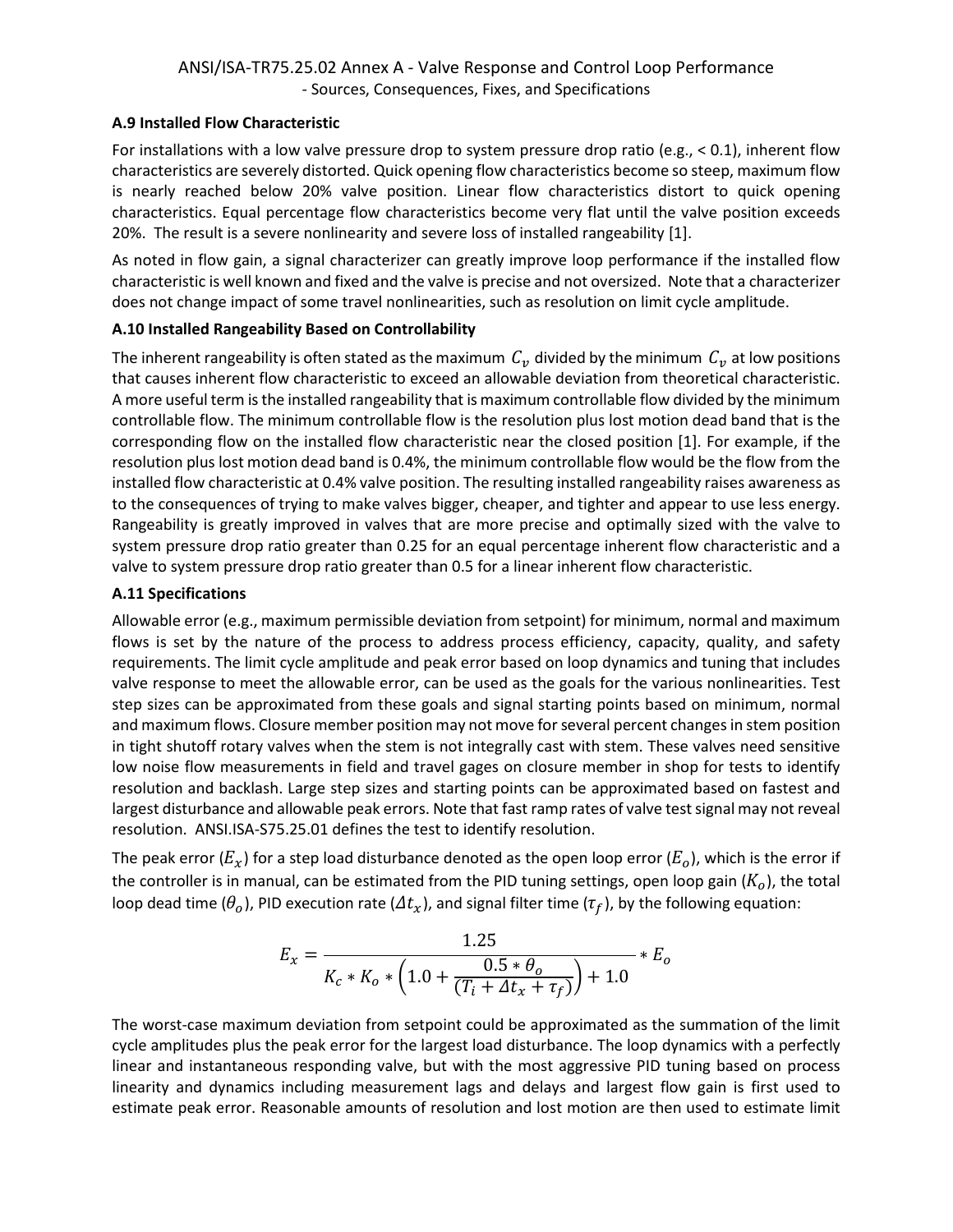cycle amplitudes. Assuming about 20% of the  $T_{86}$  response time ends up as additional dead time in a rough first order approximation, the response times, resolution, and lost motion can be increased until the worst-case error approaches the allowable error providing some margin of error providing an indication of specific application requirements. Good tuning software can take into account more accurately the effect of  $T_{86}$  response time on tuning in determining the worst-case error.

Specification and test examples given in Table A.1 are based on a broad classification of control loop performance objectives. The "Tight Control" example often needed for pH systems particularly with strong acids and bases has the smallest resolution and lost motion requirements, step size, and minimum test position. The "Fast Control" example often needed for surge and pressure control, has the fastest response time for large step changes and the largest step test size. The "Basic Control" example acceptable for most flow and level control and many temperature applications has specifications that could be met by most control valves designed for throttling service. The "Loose Control" example is for loops where variability is not important and there is a desire to minimize valve cost. The minimum and maximum step sizes in Table A.1 correspond to regions 2 and region 3, respectively.

| Control      | Min Test | Resolution | Lost       | Min    | Min          | Max    | Max                   | Min, Max         |
|--------------|----------|------------|------------|--------|--------------|--------|-----------------------|------------------|
| Objective    | Position | %          | Motion     | Step   | Step         | Step   | Step                  | <b>Flow Gain</b> |
|              | %        |            | %          | Size % | $T_{86}$ sec | Size % | $\mathsf{T}_{86}$ sec | flow eu/%        |
| Tight        |          | < 0.2      | < 0.2      | 0.1    | $\leq$ 2     | 10     | $\leq 4$              | 0.8, 1.2         |
| Fast         |          | < 0.4      | ${}_{0.4}$ | 0.2    | $\leq 1$     | 40     | $\leq$ 2              | 0.4, 2.0         |
| <b>Basic</b> | 10       | $\leq 1$   | < 1        | 0.5    | < 4          | 10     | < 8                   | 0.4, 2.0         |
| Loose        | 20       | $\leq$ 2   | $\leq$ 2   | 5      | < 8          | 10     | < 10                  | 0.2, 4.0         |

|  | Table A.1 Examples of Specifications and Tests for Different Control Loop Performance Objectives |
|--|--------------------------------------------------------------------------------------------------|
|--|--------------------------------------------------------------------------------------------------|

The following equations can be used with Tables A.2 and A.3 to estimate the pre-stroke dead time  $(\theta_v)$ and time to stroke from 0 to 100% or vice versa  $(T_v)$  using the combined flow coefficient (  $C_v$ ) taking into account restrictors or solenoid valves.

$$
\theta_{v} = \frac{X_{v}}{C_{v}}
$$

$$
T_{v} = \frac{Y_{v}}{C_{v}}
$$

$$
C_{v} = \sqrt{\frac{C_{v1}^{2} * C_{v2}^{2}}{C_{v1}^{2} + C_{v2}^{2}}}
$$

**Table A.2a Examples of Diaphragm Actuator Pre-stroke Dead Time and Stroking Time Factors**

| <b>Actuator</b> | Travel | <b>Pressure</b> | <b>Spring</b> | Fill                             | Fill                  | <b>Exhaust</b>                   | <b>Exhaust</b>       |
|-----------------|--------|-----------------|---------------|----------------------------------|-----------------------|----------------------------------|----------------------|
| sq. in.         | inches | psig            | Ib/in         | <b>Factors</b><br>X <sub>v</sub> | <b>Factors</b><br>Υ., | <b>Factors</b><br>X <sub>v</sub> | <b>Factors</b><br>Y, |
| 66              | 21/8   | $4.5 - 16$      | 275           | 0.015                            | 0.338                 | 0.225                            | 0.610                |
| 100             | 31/2   | $6 - 22$        | 335           | 0.031                            | 0.861                 | 0.404                            | 1.446                |
| 215             | 41/8   | $6 - 21$        | 610           | 0.105                            | 2.276                 | 1.200                            | 3.902                |
| 46              | 3/4    | $3 - 15$        | 735           | 0.012                            | 0.190                 | 0.045                            | 0.256                |
| 46              | 3/4    | $6 - 30$        | 1470          | 0.016                            | 0.226                 | 0.031                            | 0.290                |
| 69              | 3/4    | $3 - 15$        | 1100          | 0.020                            | 0.297                 | 0.071                            | 0.401                |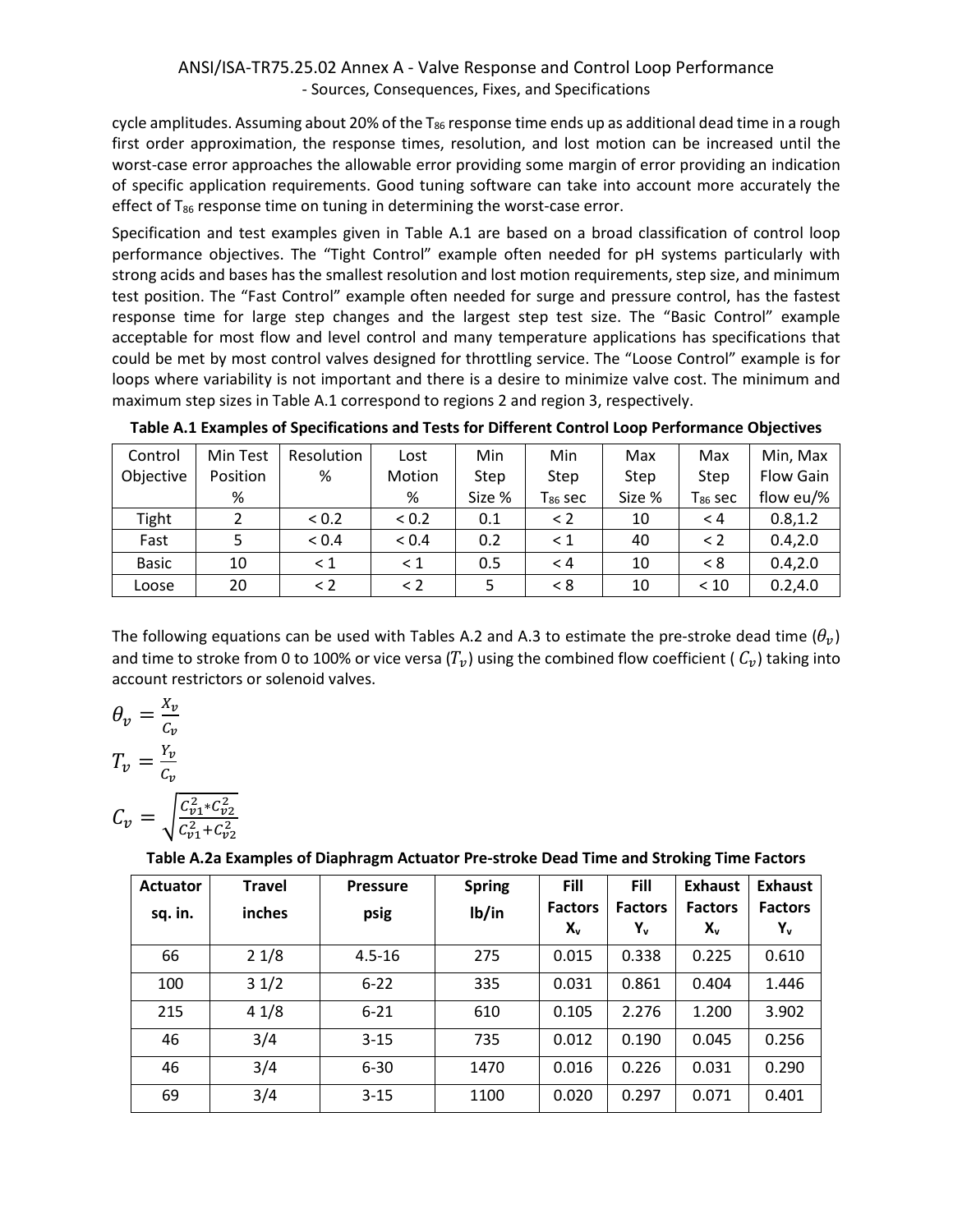| 69  | 3/4            | $6 - 30$ | 2210 | 0.028 | 0.355 | 0.048 | 0.457 |
|-----|----------------|----------|------|-------|-------|-------|-------|
| 105 | 3/4            | $3 - 15$ | 1670 | 0.033 | 0.466 | 0.115 | 0.630 |
| 105 | 3/4            | $6 - 30$ | 3320 | 0.046 | 0.574 | 0.078 | 0.727 |
| 156 | 3/4            | $3 - 15$ | 2500 | 0.046 | 0.676 | 0.161 | 0.913 |
| 156 | 3/4            | $6 - 30$ | 5000 | 0.065 | 0.811 | 0.110 | 1.046 |
| 220 | $\overline{2}$ | $3 - 15$ | 1260 | 0.074 | 2.004 | 0.500 | 2.810 |
| 220 | 2              | $6 - 30$ | 2520 | 0.104 | 2.243 | 0.390 | 3.038 |
| 310 | $\overline{2}$ | $3 - 15$ | 1650 | 0.103 | 2.790 | 0.569 | 3.724 |
| 310 | 2              | $6 - 30$ | 3100 | 0.143 | 3.379 | 0.388 | 4.265 |
| 450 | 2              | $6 - 26$ | 4500 | 0.323 | 4.386 | 1.260 | 6.552 |
| 450 | 2              | $6 - 26$ | 4500 | 0.380 | 4.586 | 1.353 | 6.870 |

**Table A.2b Examples of Piston Actuator Pre-stroke Dead Time and Stroking Time Factors**

| <b>Actuator</b> | <b>Travel</b>  | <b>Pressure</b> | <b>Spring</b> | <b>Fill Factors</b> | <b>Fill Factors</b> | <b>Exhaust Factors</b> | <b>Exhaust Factors</b> |
|-----------------|----------------|-----------------|---------------|---------------------|---------------------|------------------------|------------------------|
| sq. in.         | inches         | psig            | Ib/in         | $X_{v}$             | Y <sub>v</sub>      | $X_{v}$                | Y <sub>v</sub>         |
| 17              | 3/4            | 60              |               | 0.085               | 0.050               | 0.024                  | 0.050                  |
| 28              | 3/4            | 60              |               | 0.165               | 0.086               | 0.035                  | 0.086                  |
| 56              | 3/4            | 60              | -             | 0.296               | 0.169               | 0.050                  | 0.169                  |
| 89              | $\overline{2}$ | 60              |               | 0.715               | 0.719               | 0.196                  | 0.719                  |
| 131             | $\overline{2}$ | 60              |               | 0.995               | 1.060               | 0.272                  | 1.060                  |
| 222             | $\overline{2}$ | 60              | -             | 1.730               | 1.800               | 0.738                  | 1.800                  |
| 17              | 4              | 60              | -             | 0.020               | 0.278               | 0.024                  | 0.278                  |
| 28              | 4              | 60              |               | 0.051               | 0.460               | 0.035                  | 0.460                  |
| 56              | 4              | 60              | -             | 0.099               | 0.901               | 0.050                  | 0.901                  |
| 89              | 4              | 60              | -             | 0.181               | 1.453               | 0.196                  | 1.453                  |
| 131             | 4              | 60              | -             | 0.227               | 2.144               | 0.272                  | 2.144                  |
| 222             | 4              | 60              |               | 0.603               | 3.600               | 0.738                  | 3.600                  |

|  |  |  | Table A.3 Examples of Flow Coefficients of Accessories |  |  |
|--|--|--|--------------------------------------------------------|--|--|
|--|--|--|--------------------------------------------------------|--|--|

| <b>Accessory Type</b> | <b>Connection Sizes, inches</b> | Supply C <sub>v</sub> | Exhaust $C_v$ |
|-----------------------|---------------------------------|-----------------------|---------------|
| Positioner            |                                 | 0.37                  | 0.31          |
| I/P Transducer        |                                 | 0.39                  | 0.36          |
| Volume Booster        | $3/8$ and $3/8$ ports           | 3.74                  | 2.29          |
| Volume Booster        | $3/8$ and $1/2$ ports           | 3.74                  | 2.52          |
| Volume Booster        | $1/2$ and $3/8$ ports           | 5.32                  | 2.30          |
| Volume Booster        | $1/2$ and $1/2$ ports           | 5.32                  | 2.53          |